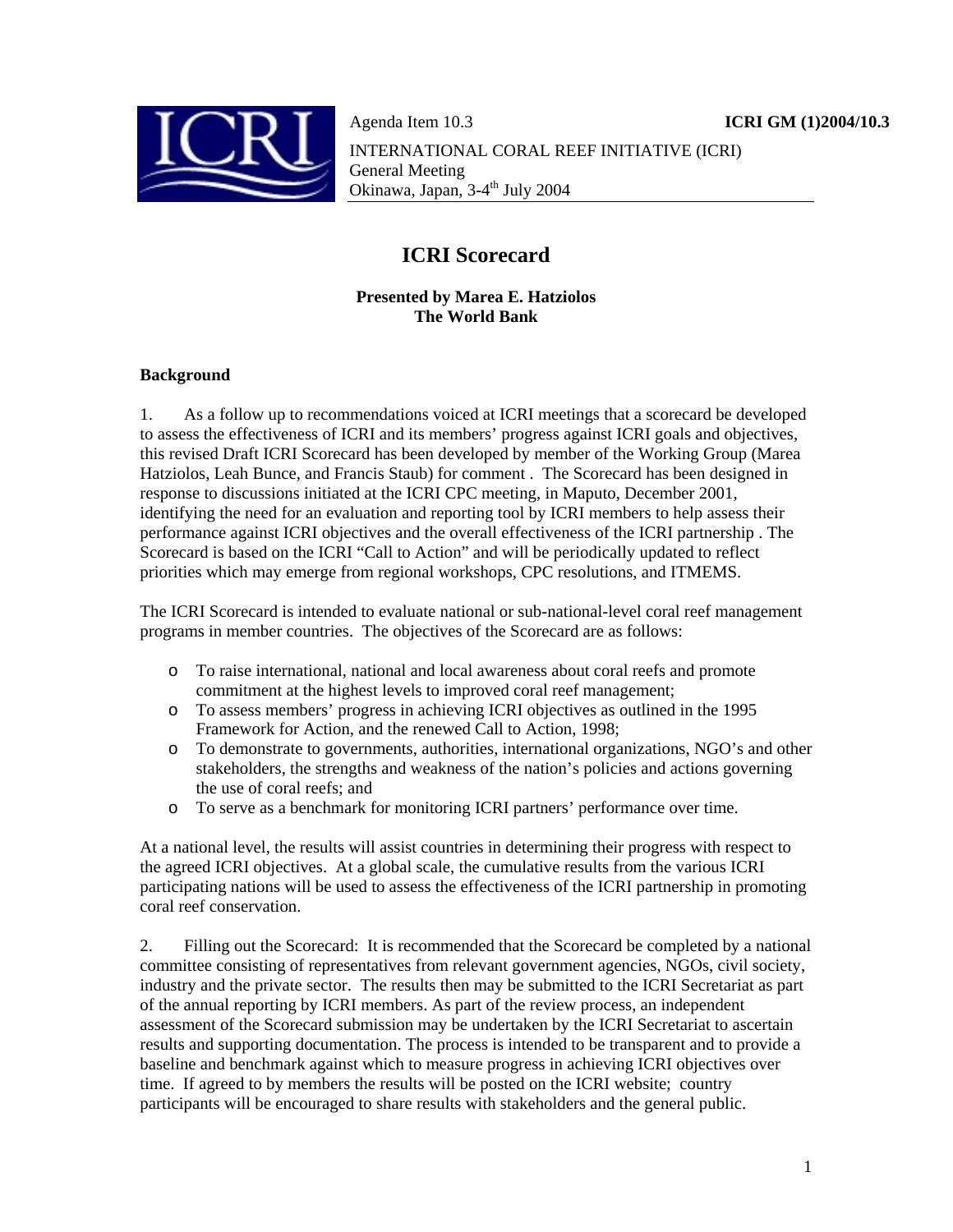### **Action Requested**

ICRI members are invited to review the draft Scorecard attached as annex 1, and to provide feedback on content, application (Is it user friendly? feasible? verifiable?) and end use so that a decision may be made at the General Meeting as to whether or not to adopt this as an ICRI reporting tool. If so, the committee would like feedback on what further revisions need to be made before it can be rolled out for general use.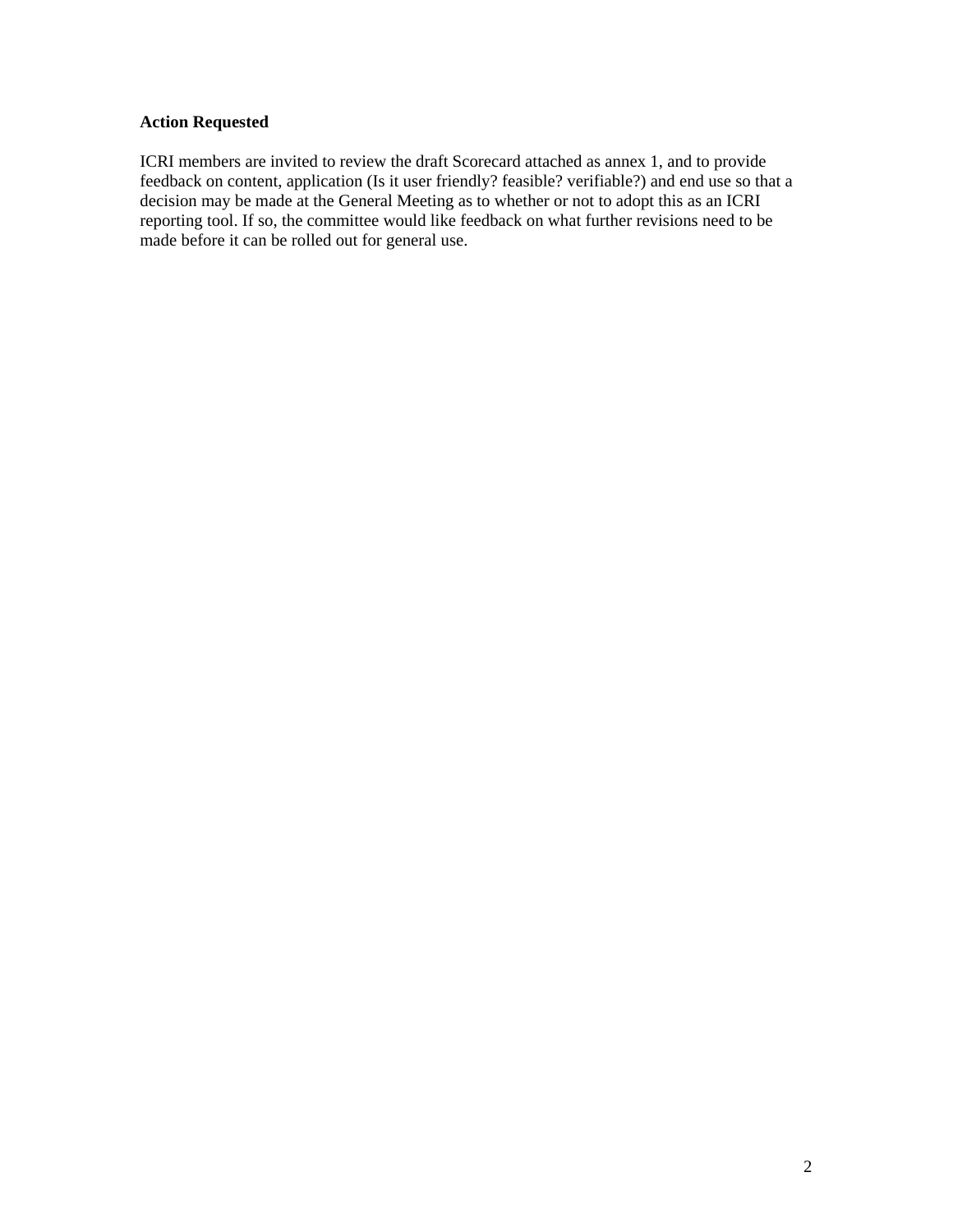### **ANNEX 1**

# **DRAFT ICRI Scorecard**

## **Background**

As a follow up to recommendations voiced at ICRI meetings that a scorecard be developed to assess the effectiveness of ICRI and its members' progress against ICRI goals and objectives, this revised Draft ICRI Scorecard has been developed for comment. The Scorecard has been designed in response to discussions initiated at the ICRI CPC meeting, in Maputo, December 2001, identifying the need for an evaluation and reporting tool by ICRI members to help assess their performance against ICRI objectives and the overall effectiveness of the ICRI partnership . The Scorecard is based on the ICRI "Call to Action" and will be periodically updated to reflect priorities which may emerge from regional workshops, CPC resolutions, and ITMEMS.

The ICRI Scorecard is intended to evaluate national or sub-national-level coral reef management programs in member countries. The objectives of the Scorecard are as follows:

- o To raise international, national and local awareness about coral reefs and promote commitment at the highest levels to improved coral reef management;
- o To assess members' progress in achieving ICRI objectives as outlined in the 1995 Framework for Action, and the renewed Call to Action, 1998;
- o To demonstrate to governments, authorities, international organizations, NGO's and other stakeholders, the strengths and weakness of the nation's policies and actions governing the use of coral reefs; and
- o To serve as a benchmark for monitoring ICRI partners' performance over time.

At a national level, the results will assist countries in determining their progress with respect to the agreed ICRI objectives. At a global scale, the cumulative results from the various ICRI participating nations will be used to assess the effectiveness of the ICRI partnership in promoting coral reef conservation.

The ICRI Scorecard contains an introductory data sheet followed by a rating table consisting of 5 parts as defined in the ICRI Call to Action: coastal management, governance and capacity building, education and outreach, research and monitoring, and review. Each part of the rating table has its own assessment criteria against which each component is rated. Supporting documents should be included or referenced to justify a rating where relevant and to facilitate external review.

**It is recommended that the evaluation be conducted by a national committee consisting of representatives from relevant government agencies, NGOs, civil society, industry and the private sector. The results then may be submitted to the ICRI Secretariat as part of the annual reporting by ICRI members. As part of the review process, an independent assessment of the Scorecard submission may be undertaken by the ICRI Secretariat to ascertain results and supporting documentation.** The process is intended to be transparent and to provide a baseline and benchmark against which to measure progress in achieving ICRI objectives over time. If agreed to by members the results will be posted on the ICRI website; country participants will be encouraged to share results with stakeholders and the general public.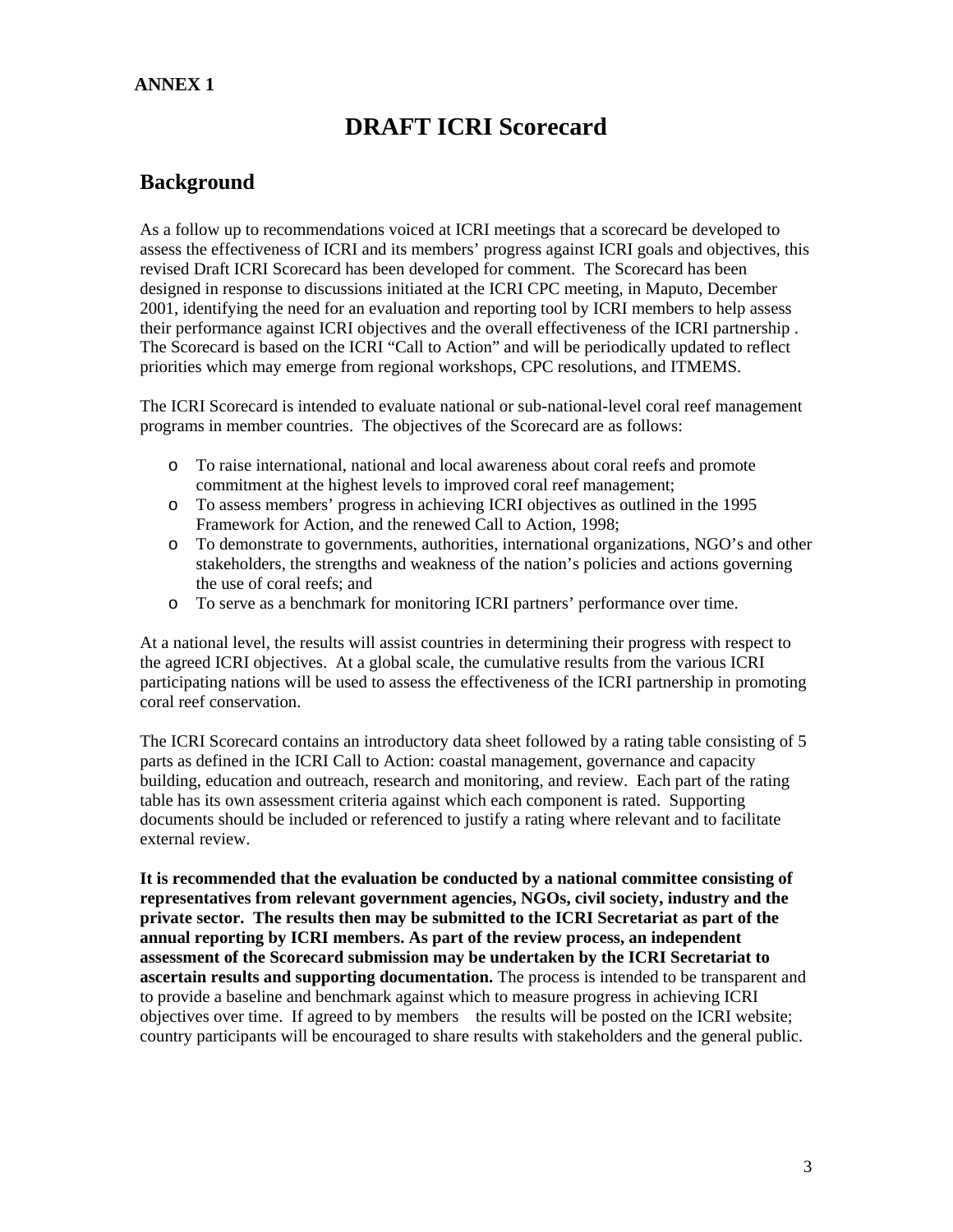**Country:** 

Contact Name & Title: Contact Organization:

**Contact E-mail: Date Assessment Conducted:** 

**Major Uses of the Coral Reefs:** 

**Major Threats to Coral Reef Conservation:** 

**Major Management Activities:** 

**Date Entered into ICRI Partnership:** 

**History of Involvement with ICRI:**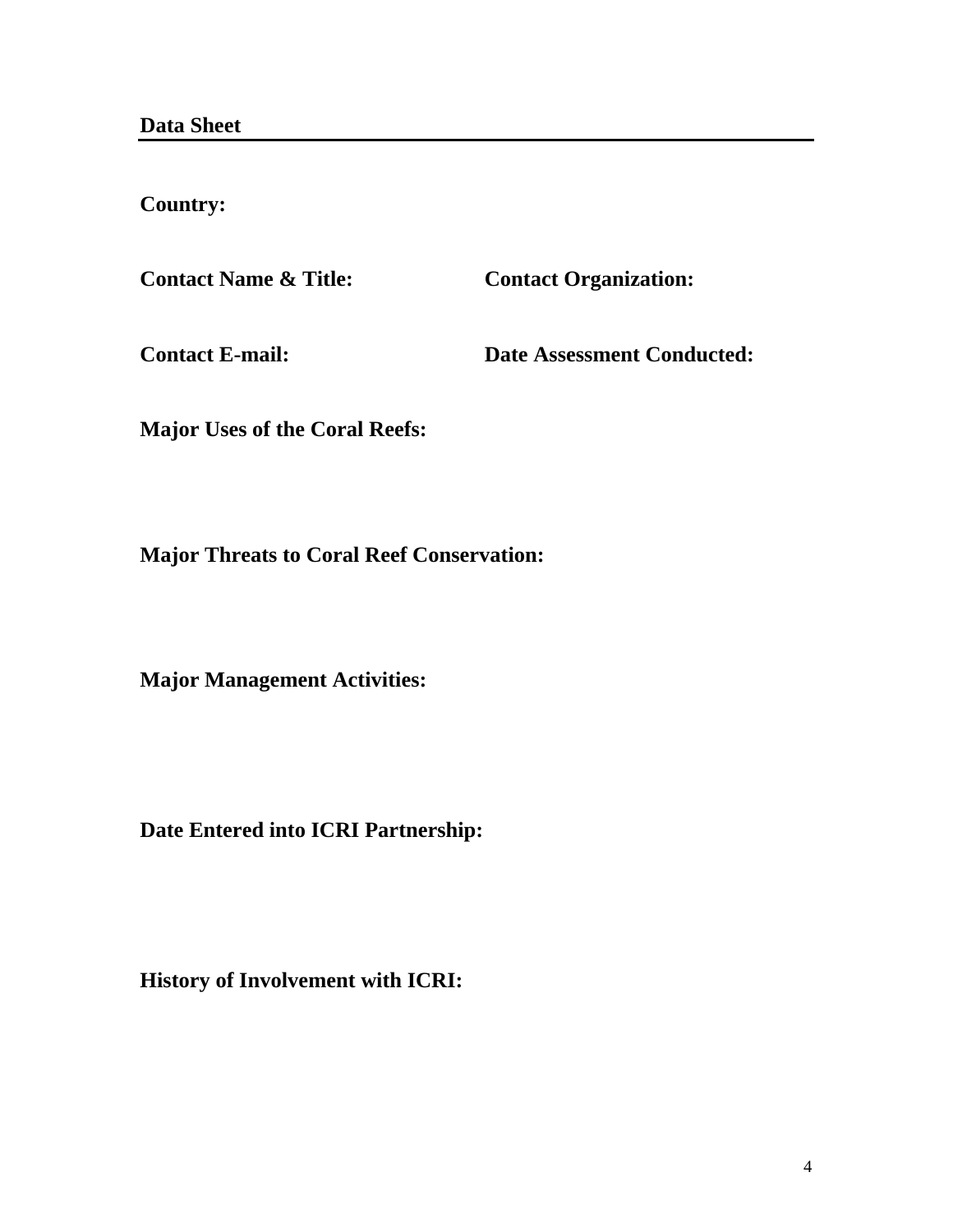### **Part I: Coastal Management**

This part is intended to assess the coastal management strategies and interventions the country's National Coral Reef Initiative (CRI) has undertaken to conserve and manage their coral reefs. The criteria reflect the Coastal Management measures endorsed by the "Call to Action", which are:

- **Incorporate integrated coastal management measures into local, national, and regional development plans and projects and support their** long-term implementation.
- These measures will serve serve as the framework for achieving the sustainable use of, and maintaining the health of, coral reefs and associated environments.
- Develop coral reef initiatives (regional, national and/or local). These should use an ecosystem-based, integrated approach that encourages participation and includes programs for community-based management or co-management of reef reef resources.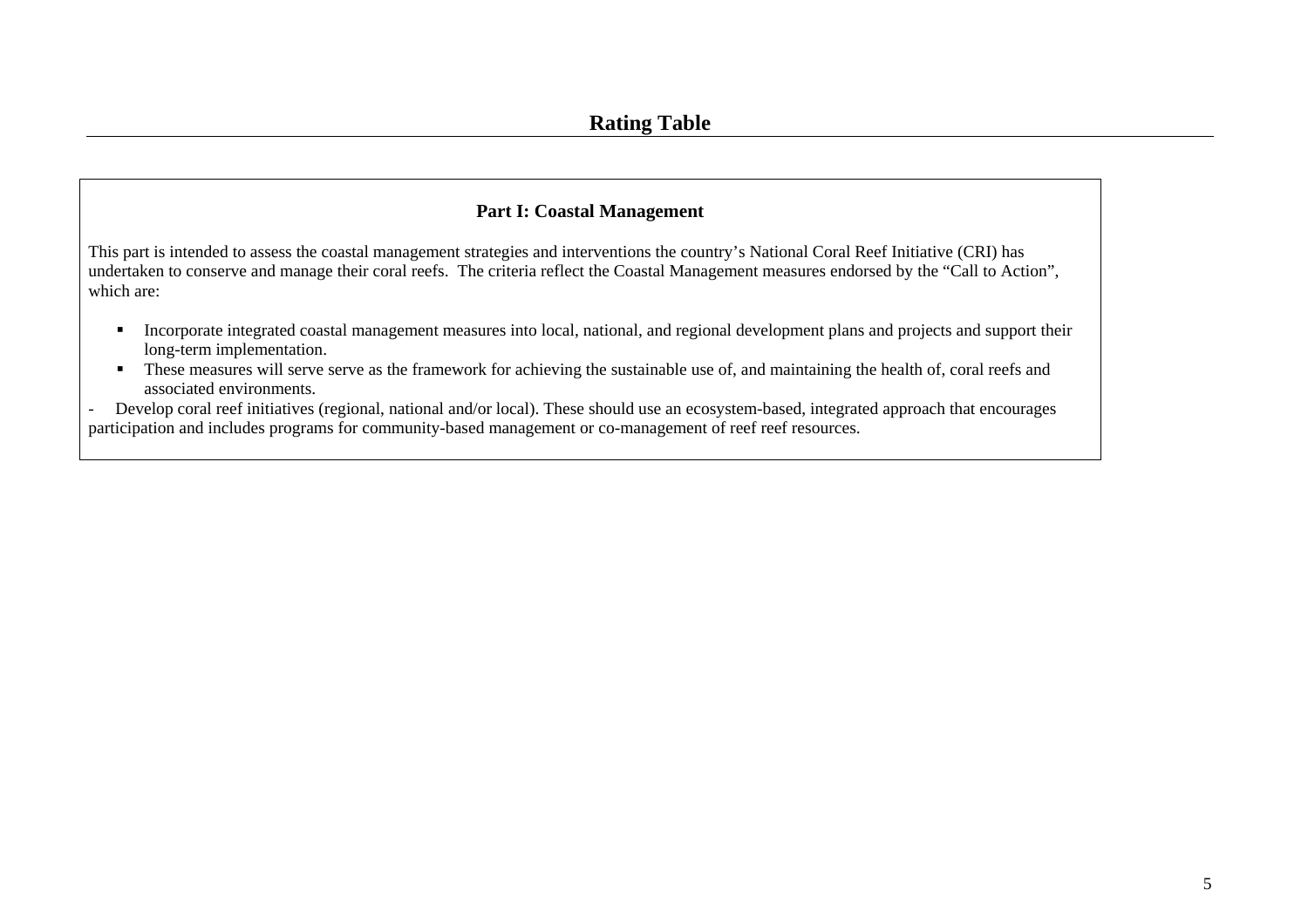| <b>National Coral Reef Action Plans</b>                                                                                                                                                                                                                                                                                                                                                                                                                                                                                                                                                                                                                                                                                                                                                                                                                                                                                                    |                    |
|--------------------------------------------------------------------------------------------------------------------------------------------------------------------------------------------------------------------------------------------------------------------------------------------------------------------------------------------------------------------------------------------------------------------------------------------------------------------------------------------------------------------------------------------------------------------------------------------------------------------------------------------------------------------------------------------------------------------------------------------------------------------------------------------------------------------------------------------------------------------------------------------------------------------------------------------|--------------------|
| 4 points: The Plan has been endorsed and is under implementation<br>3 points: The Plan has been drafted, but has not yet been endorsed and implemented<br>2 points: A draft Plan is being developed<br>1 points: Discussions regarding the development of a plan are in progress<br>0 point: A National Coral Reef Action Plan is not being discussed or planned<br>Additional points (add 2 points if the Plan addresses the first item and any others):<br>reflects ICRI's four objectives (integrated management; capacity building; research and monitoring; and review) and<br>agreed regional priorities<br>pro-actively engages industry (e.g. tourism, fisheries)<br>vertically links international and local stakeholders<br>identifies actions and improves capacity at the national level that will allow implementation of international treaties and<br>programs (e.g., regional seas)<br>supports local community management | Your score:        |
| <b>Integration into National Development Plans</b>                                                                                                                                                                                                                                                                                                                                                                                                                                                                                                                                                                                                                                                                                                                                                                                                                                                                                         |                    |
| 4 points: The national coral reef initiative (CRI) is integrated into the national development plans; they are being implemented<br>together<br>3 points : CRI is integrated into the national development plans, but they are not being implemented together<br>2 points: Integration of CRI into national plans is pending<br>1 point: CRI is a stand alone initiative<br>0 point: Coral reef management is ad hoc and uncoordinated<br>Additional points (add 1 point for each):<br>CRI is integrated into regional development plans<br>CRI is integrated local development plans at the site/municipal level                                                                                                                                                                                                                                                                                                                          | <b>Your score:</b> |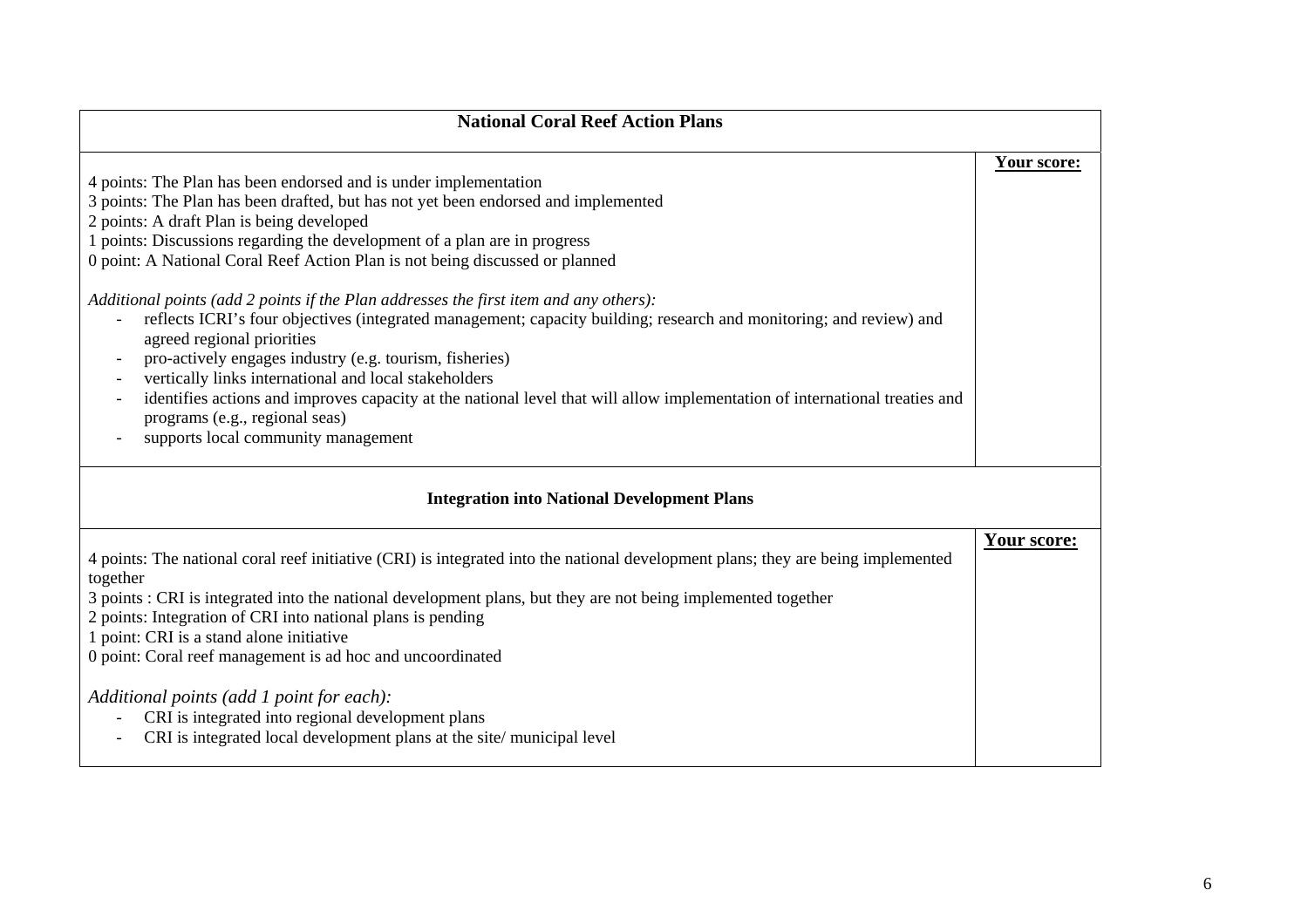| <b>Integrated Coastal Zone Management</b>                                                                                                                                                                                                                                                                                                                               |             |
|-------------------------------------------------------------------------------------------------------------------------------------------------------------------------------------------------------------------------------------------------------------------------------------------------------------------------------------------------------------------------|-------------|
| 3 Points: There is a comprehensive, integrated coastal zone management program that addresses the range of                                                                                                                                                                                                                                                              | Your score: |
| impacts on coral reefs with long-term commitment to implementation, research/monitoring, and education aspects<br>2 Points: There is a comprehensive integrated coastal zone management plan that addresses the range of impacts on<br>coral reefs; however, it is not part of a long-term program with implementation, research/monitoring and education<br>components |             |
| 1 Point : There are sector-specific plans, legislation and regulations to minimize threats to coral reefs; however,<br>these plans are not integrated into a cohesive coastal management program                                                                                                                                                                        |             |
| <i>Negative point (subtract one point):</i>                                                                                                                                                                                                                                                                                                                             |             |
| there are no mechanisms in place for conflict resolution between economic interests that threaten coral reefs and<br>interests allied with coral reef conservation.                                                                                                                                                                                                     |             |
| <b>Marine Protected Areas</b>                                                                                                                                                                                                                                                                                                                                           |             |
| 3 Points: MPAs have management plans and these are being implemented<br>2 Points: MPAs have management plans, but these are not being implemented<br>1 Points: MPAs are gazetted, but majority have no active management<br>-1 Point: There are no MPAs                                                                                                                 | Your score; |
| Additional Points (add 1 point for each):<br>MPAs form a representative network that reflects biodiversity, biogeographic and scientific importance and socio-<br>economic priorities<br>At least 10% of country's coastal area is included in MPAs                                                                                                                     |             |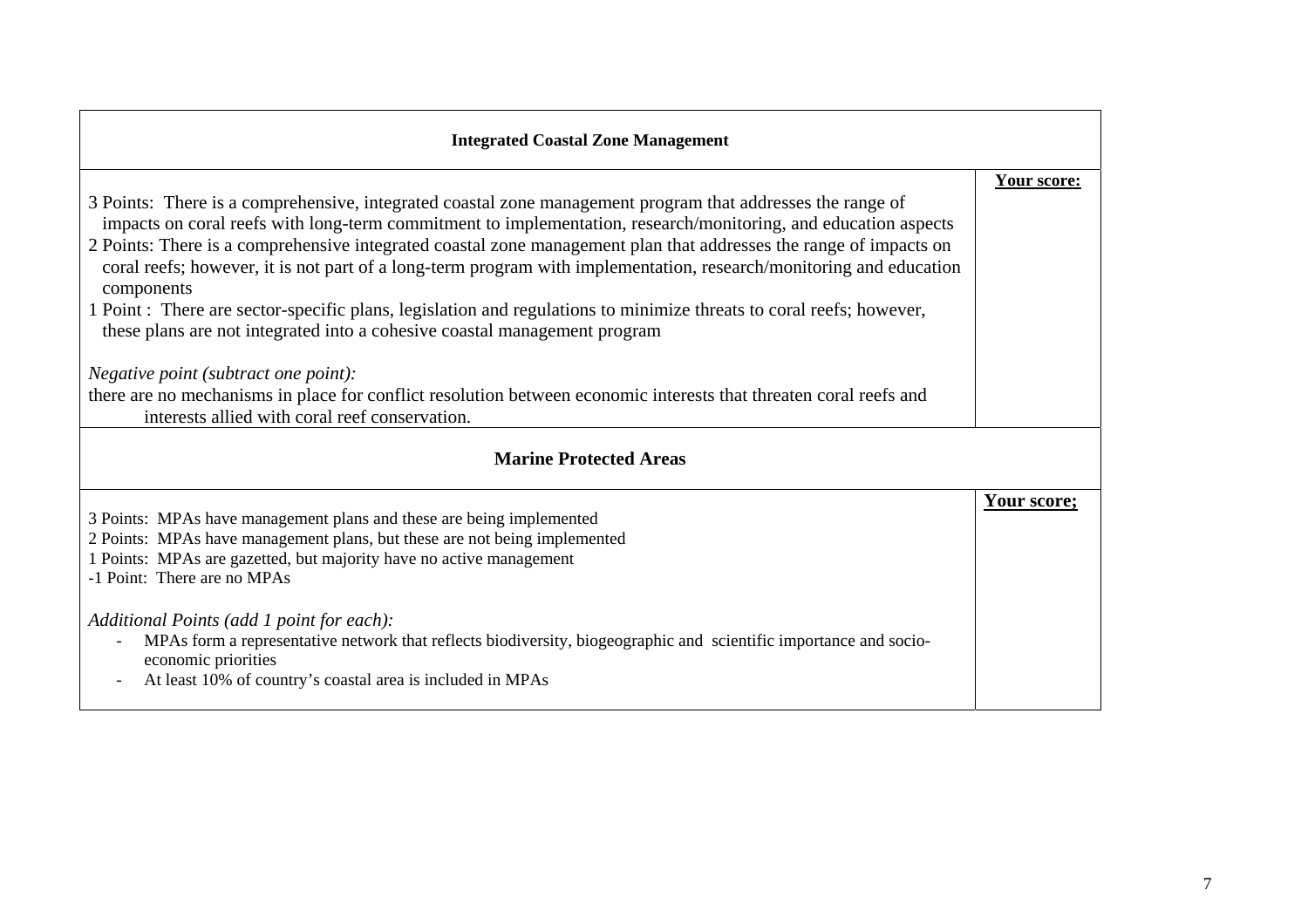| <b>Fisheries Management</b>                                                                                                                                                                                                                                                                                                                                                                                                                                                                                                                                                                                                                                                                                                                                                              |             |
|------------------------------------------------------------------------------------------------------------------------------------------------------------------------------------------------------------------------------------------------------------------------------------------------------------------------------------------------------------------------------------------------------------------------------------------------------------------------------------------------------------------------------------------------------------------------------------------------------------------------------------------------------------------------------------------------------------------------------------------------------------------------------------------|-------------|
| 3 points: fisheries restrictions (e.g. quotas on catch or number of boats, limits on types of fishing) are effective in ensuring<br>fishing activities are sustainable<br>2 points: restrictions are moderately effective in ensuring fishing activities are sustainable<br>1 point: restrictions exist, but are largely ineffective in ensuring fishing activities are sustainable<br>0 point: there are no restrictions on fishing activities<br>-1 point: sectoral policies promote destructive fishing practices or overcapacity (e.g. subsidies to the fisheries sector)                                                                                                                                                                                                            | Your score: |
| Management of Diving and Snorkeling Activities                                                                                                                                                                                                                                                                                                                                                                                                                                                                                                                                                                                                                                                                                                                                           |             |
| 3 points: management measures (e.g. talks on boat, ban on taking pieces of coral, moorings in place) are effective in ensuring<br>diving and snorkeling activities have minimal impacts on the reefs<br>2 points: management measures are moderately effective in ensuring diving and snorkeling activities have minimal impacts<br>1 point: management measures exist, but are largely ineffective in minimizing the impacts of snorkeling and diving<br>0 point: there are no management measures to minimize the impacts of diving and snorkeling activities on the coral reefs<br>-1 point: sectoral policies promote tourism over conservation objectives, resulting in additional threats to coral reefs, (e.g.<br>tourism promotions for tours featuring swimming with dolphins.] | Your score: |
| <b>Oil Spill Prevention and Response</b>                                                                                                                                                                                                                                                                                                                                                                                                                                                                                                                                                                                                                                                                                                                                                 |             |
| 2 points: oil spill prevention and response measures (e.g. requirement for a oil spill response plan, practice oil spill response<br>drills) are effective in preventing and minimizing the impacts of an oil spill<br>1 point: management measures are moderately effective in preventing and minimizing the impacts of an oil spill<br>0 point: management measures exist, but are largely ineffective in preventing and minimizing the impacts of an oil spill                                                                                                                                                                                                                                                                                                                        | Your score: |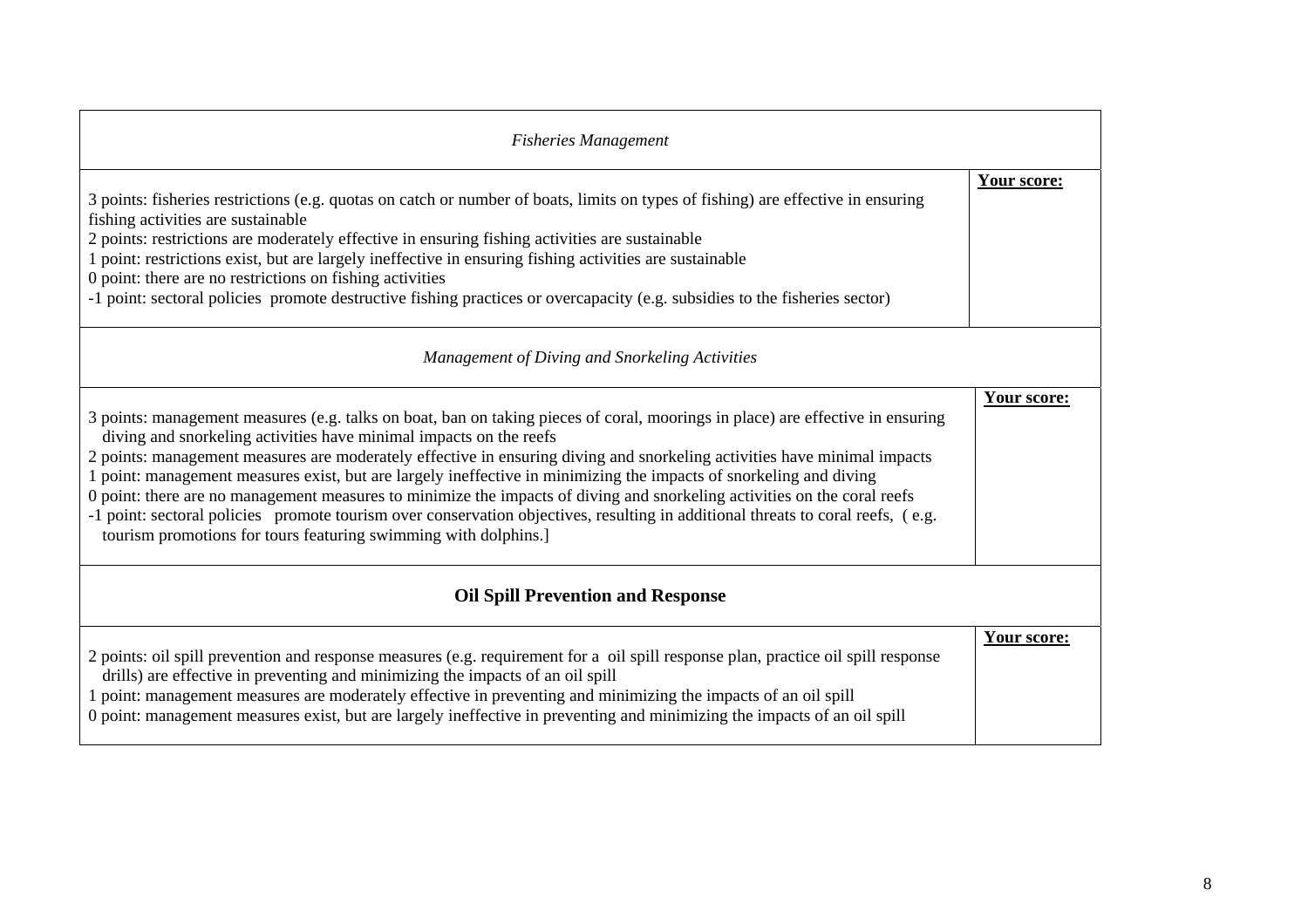| <b>Management of Port Development and Maritime Traffic</b>                                                                                                                                                                                                                                                                                                                                                                                                                                                                                                                                                                                                                                   |             |
|----------------------------------------------------------------------------------------------------------------------------------------------------------------------------------------------------------------------------------------------------------------------------------------------------------------------------------------------------------------------------------------------------------------------------------------------------------------------------------------------------------------------------------------------------------------------------------------------------------------------------------------------------------------------------------------------|-------------|
| 3 points: restrictions on port development (e.g. requirement of an environmental impact assessment) and maritime traffic (e.g.<br>requirement to use mooring buoys, fines for grounding on reefs) are effective in minimizing impacts<br>2 points: management measures are moderately effective in minimizing impacts<br>1 point: management measures exist, but are largely ineffective in minimizing impacts<br>0 point: there are no management measures to minimize the impacts of port development<br>-1 point: sectoral policies promote destructive practices (e.g. foreign investment incentives undermine environmental due<br>diligence and EIA for large scale port developments) | Your score: |
| <b>Management of Tourism Development Activities</b>                                                                                                                                                                                                                                                                                                                                                                                                                                                                                                                                                                                                                                          |             |
| 3 points: restrictions on tourism development (e.g. sewage disposal requirements, limits on land clearing, environmental impact<br>assessment requirements) are effective in minimizing impacts on the coral reefs<br>2 points: restrictions are moderately effective in minimizing impacts<br>1 point: restrictions exist, but are largely ineffective in minimizing impacts<br>0 point: there are no restrictions to minimize the impacts of tourism development on the coral reefs<br>-1 point: sectoral policies promote destructive tourism practices (e.g. foreign investment incentives undermine environmental<br>due diligence and EIA for large scale infrastructure projects)     | Your score: |
| Management of Upland Activities (e.g. forestry, farming)                                                                                                                                                                                                                                                                                                                                                                                                                                                                                                                                                                                                                                     |             |
| 3 points: restrictions on upland activities (e.g. limits on land clearing, restrictions on pesticide use) are effective in minimizing<br>impacts on the coral reefs<br>2 points: restrictions are moderately effective in minimizing impacts<br>1 point: restrictions exist, but are largely ineffective in minimizing impacts<br>0 point: there are no restrictions to minimize the impacts of upland activities on the coral reefs<br>-1 point: sectoral policies promote destructive practices (e.g. subsidies for pesticides)                                                                                                                                                            | Your score: |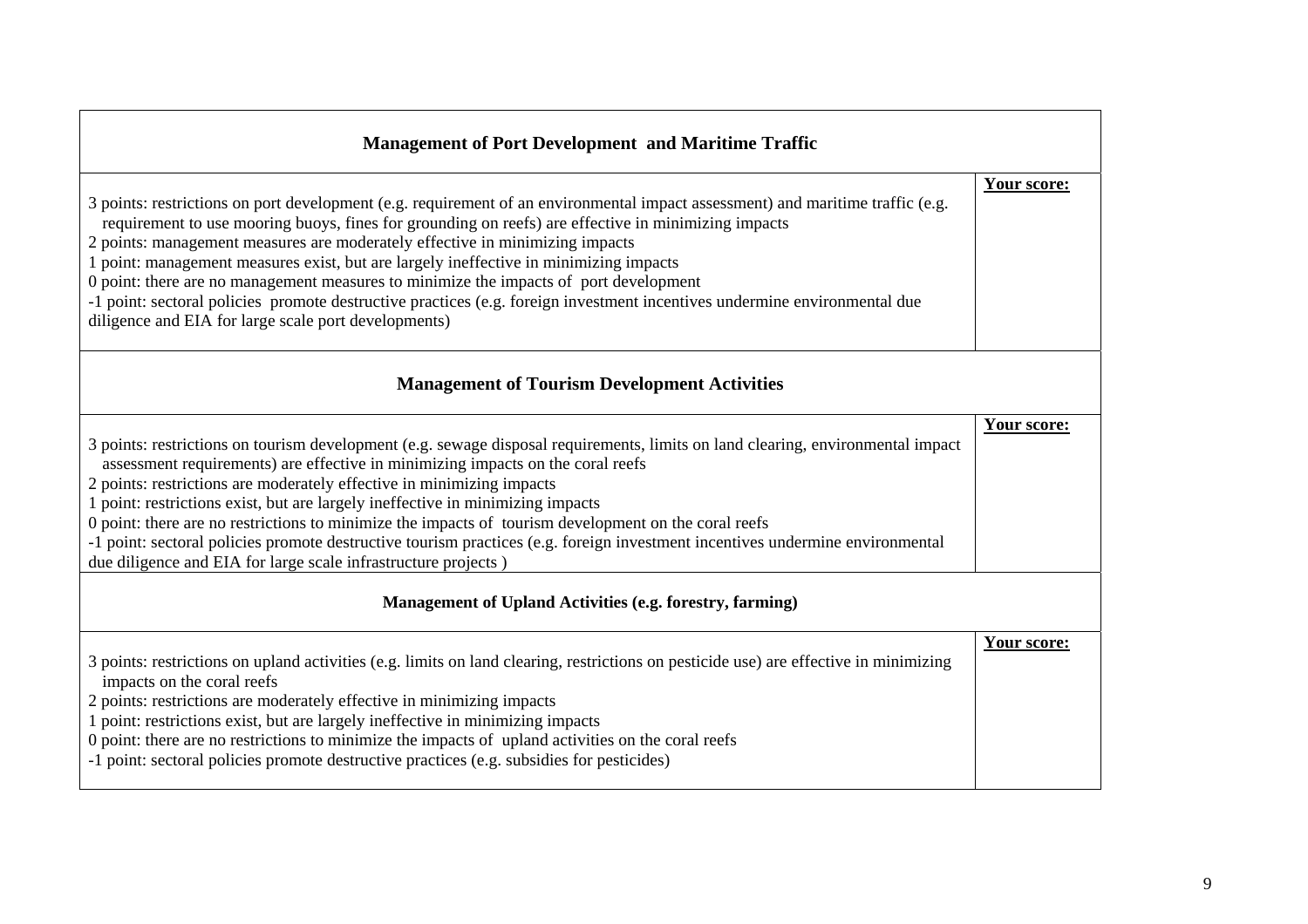| <b>Enforcement</b>                                                                                                                                                                                                                                                                                                                                                                                                                                                                                                                                                        |             |
|---------------------------------------------------------------------------------------------------------------------------------------------------------------------------------------------------------------------------------------------------------------------------------------------------------------------------------------------------------------------------------------------------------------------------------------------------------------------------------------------------------------------------------------------------------------------------|-------------|
| 3 points: Law enforcement capacity is excellent for all activities threatening the reefs<br>2 points: Law enforcement capacity is acceptable, but some deficiencies are evident for some of the activities threatening the<br>reefs<br>1 point: There are major deficiencies in law enforcement capacity for most of the activities threatening the reefs (i.e.<br>staff lack skills/equipment, monitoring and surveillance capacity is low, problems with legal processes)<br>-1 point: There is no effective capacity to enforce coral reef legislation and regulations | Your score: |
| Legislation                                                                                                                                                                                                                                                                                                                                                                                                                                                                                                                                                               |             |
| 2 points: Legislation and regulations are effective in achieving coral reef protection and management objectives<br>1 points: Legislation and regulations are somewhat effective in achieving coral reef protection and management objectives<br>0 point: Legislation and regulations are ineffective in achieving coral reef protection and management objectives<br>-1 point: Problems with legislation or regulations represent a major barrier to achieving coral reef protection and management<br>objectives                                                        | Your score: |
| <b>Incentive Programs</b>                                                                                                                                                                                                                                                                                                                                                                                                                                                                                                                                                 |             |
| 2 points: Incentive programs are effective in getting people to switch from destructive to non-destructive practices<br>1 points: There are incentives for people to switch practices (e.g. alternative livelihood training, subsidies, tax incentives);<br>however, these measures are not sufficient to achieve coral reef protection and management objectives<br>0 point: There are no incentives for shifting from destructive practices to non-destructive practices                                                                                                | Your score: |
| <b>TOTAL Part I</b>                                                                                                                                                                                                                                                                                                                                                                                                                                                                                                                                                       |             |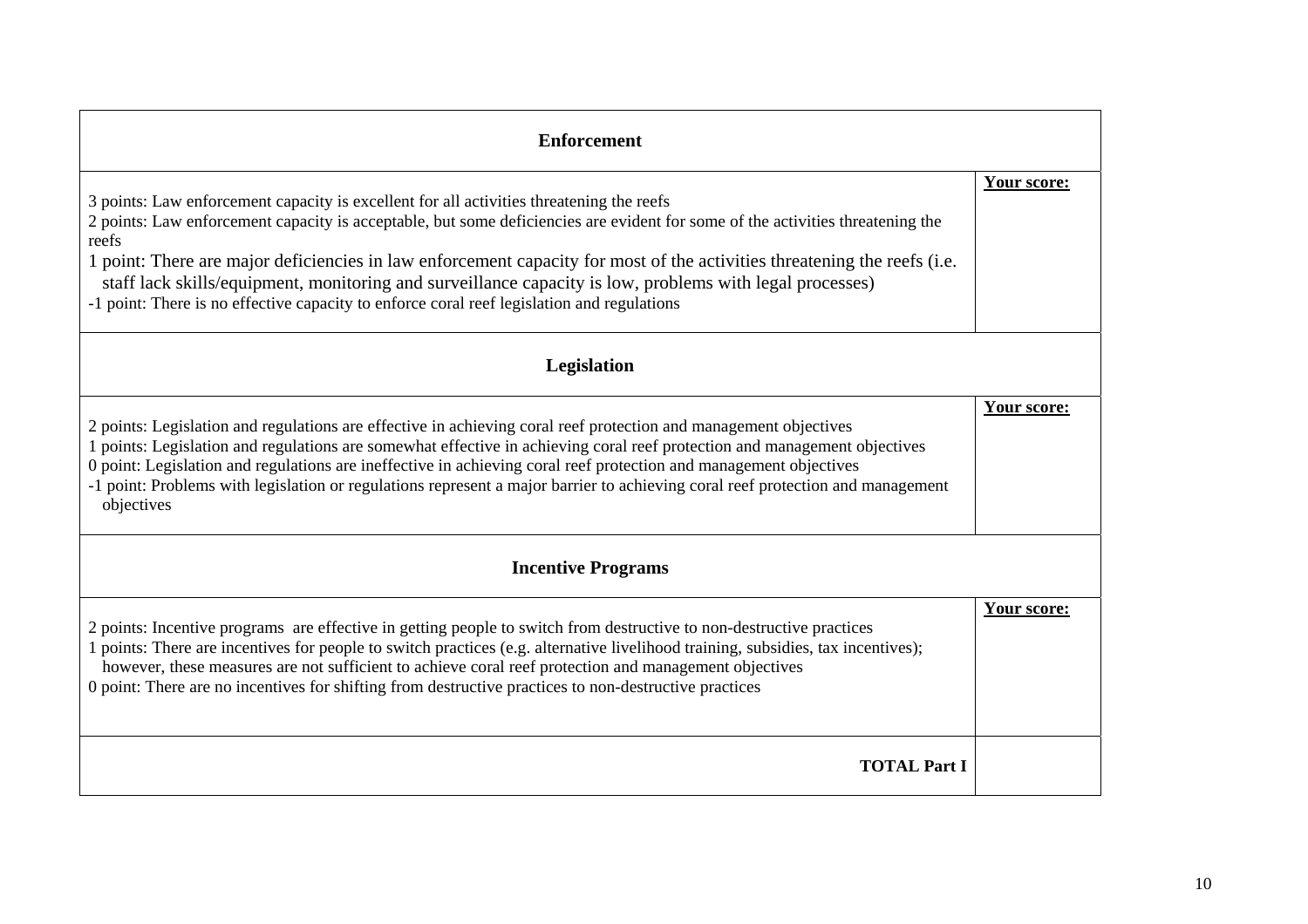## **Part II: Capacity Building**

This part is designed to address the governance aspects of the coral reef initiatives, including the training, resource, tools, and financial aspects. The criteria reflect the Capacity Building measures endorsed by the "Call to Action", which are:

- Establish regional networks to share knowledge, skills, and information
- Develop and support educational and informational programs aimed at reducing adverse impacts of human activities
- **Establish information exchanges with stakeholder communities**
- **IMPROVE developing nations' access to bilateral, multilateral, and other forms of financial and technical support for coral reef management**

| <b>Training</b>                                                                                                                                                                                                                                                                                                                                                   |             |
|-------------------------------------------------------------------------------------------------------------------------------------------------------------------------------------------------------------------------------------------------------------------------------------------------------------------------------------------------------------------|-------------|
| 3 points: There is sufficient staff training<br>2 points: There is moderate staff training, which could be improved<br>1 point: Minimal training is provided and not for everyone<br>0 points: There is no staff training                                                                                                                                         | Your score: |
| Resources (staff, equipment & infrastructure)                                                                                                                                                                                                                                                                                                                     |             |
| 3 points: Resources, including staff, equipment and facilities, are adequate for the CRI needs<br>2 points: There are some resources, which partially address CRI needs<br>1 point: There are limited resources available and they are insufficient to address even critical management needs<br>0 points: There are no management resources to address CRI needs | Your score: |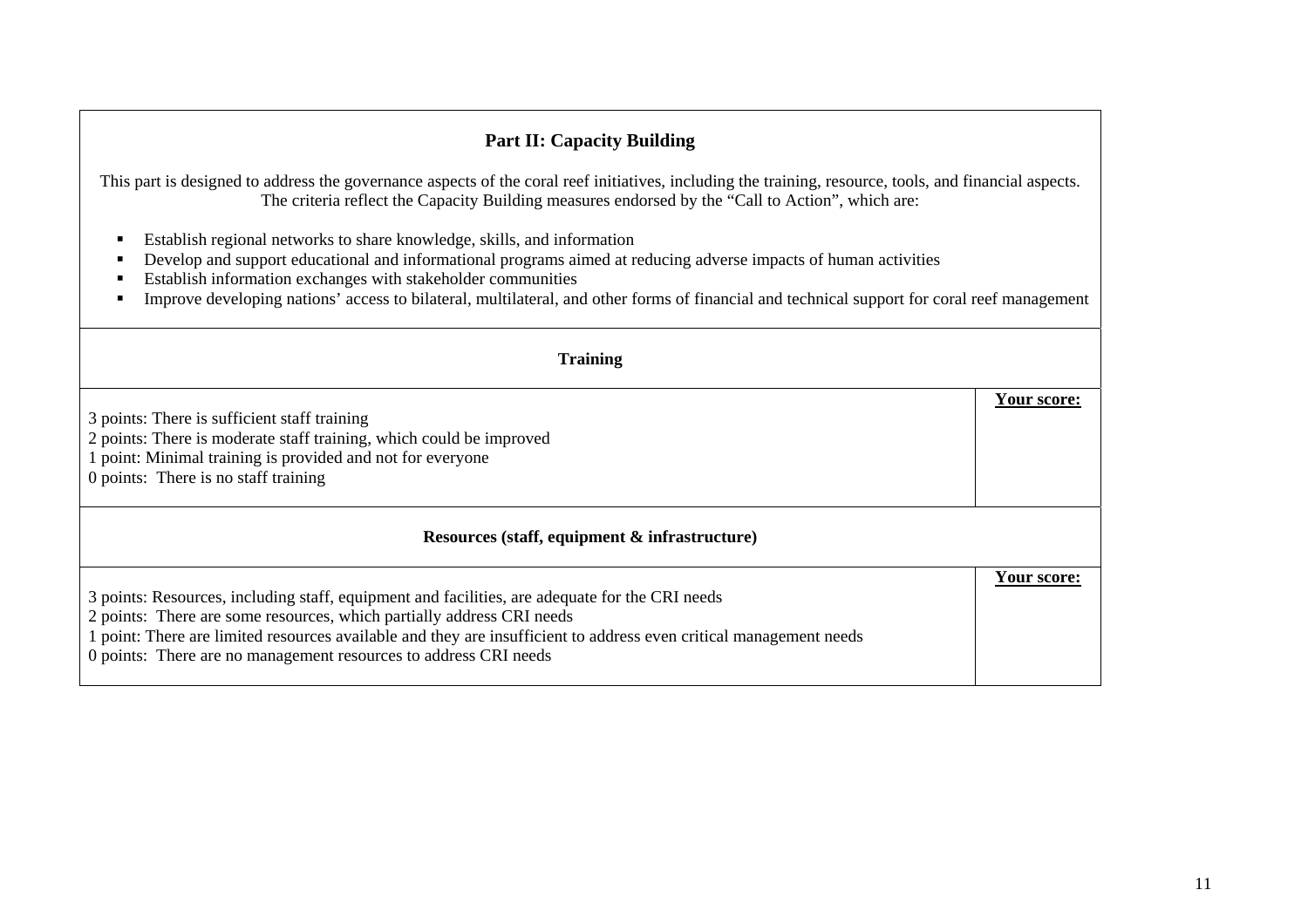| Tools (e.g. GIS, remote sensing, modeling and decision support)                                                                                                                                                                                                                                                                                                            |             |
|----------------------------------------------------------------------------------------------------------------------------------------------------------------------------------------------------------------------------------------------------------------------------------------------------------------------------------------------------------------------------|-------------|
| 3 points: Tools, such as GIS, remote sensing, modeling, and decision-support, are adequate for CRI needs<br>2 points: There are some tools, which partially address CRI needs<br>1 point: There are limited tools available and they are insufficient to address management needs<br>0 points: There are virtually no management tools available                           | Your score: |
| <b>Financial Sustainability</b>                                                                                                                                                                                                                                                                                                                                            |             |
| 3 points: The available budget is sufficient and meets the full management needs of the coral reef initiative<br>2 points: The available budget is acceptable, but could be further improved to fully achieve effective management<br>1 point: The available budget is inadequate for basic management needs<br>0 points: There is no budget for the coral reef initiative | Your score: |
| Additional points (add 1 point for each):<br>the budget is allocated for multiple years, rather than depending on annual allocations<br>financing is based on multiple sources (e.g. government funding, NGO contributions, private sector contributions)<br>economic instruments are being employed to support the CRI (e.g., user fees, green taxes, trust funds)        |             |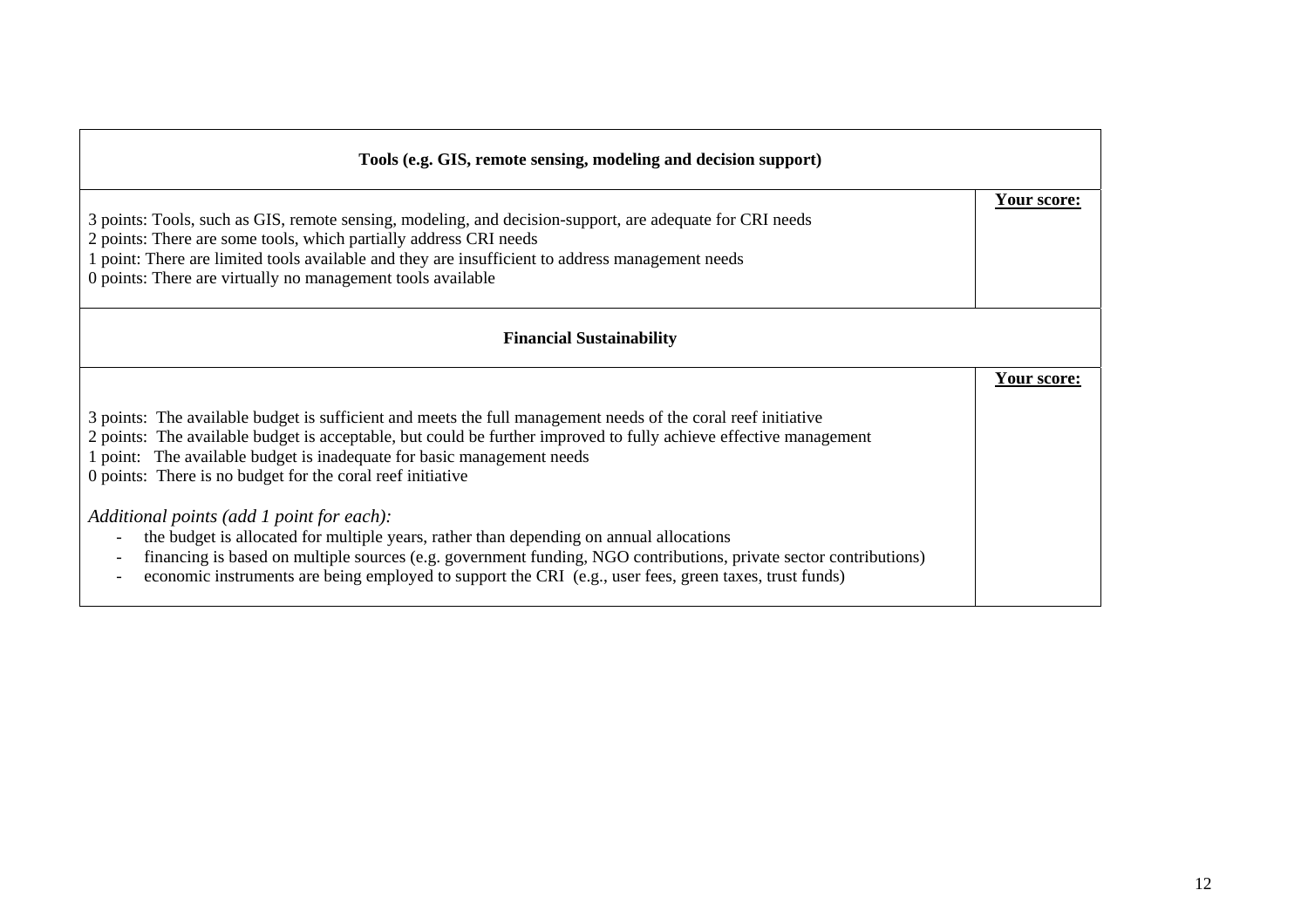| <b>Stakeholder Awareness and Concern</b>                                                                                                                                                                                                                                                                                                                                                                                                                                                                                                                                                                                                                                                                                                                                                                                                 |             |
|------------------------------------------------------------------------------------------------------------------------------------------------------------------------------------------------------------------------------------------------------------------------------------------------------------------------------------------------------------------------------------------------------------------------------------------------------------------------------------------------------------------------------------------------------------------------------------------------------------------------------------------------------------------------------------------------------------------------------------------------------------------------------------------------------------------------------------------|-------------|
| 2 points: Most stakeholders are aware of, and concerned about, declines in coral reef conditions and rising threats<br>1 point: Some stakeholders are aware of, and concerned regarding, declines in coral reef conditions and rising threats<br>0 points: Most stakeholders are not aware of, or concerned about, coral reef conditions or threats<br>Additional point (add one point):<br>Most stakeholders are aware of marine resource management strategies and needs                                                                                                                                                                                                                                                                                                                                                               | Your score: |
| <b>Education and Awareness Program</b>                                                                                                                                                                                                                                                                                                                                                                                                                                                                                                                                                                                                                                                                                                                                                                                                   |             |
| 3 points: There is a planned and effective education and awareness program that is fully linked to the objectives and needs of<br>the CRI<br>2 points: There is a planned education and awareness program, but there are still substantial gaps<br>1 point: There is a limited and ad hoc education and awareness program and no overall planning for this component<br>0 points: There is no education and awareness program<br>Additional points (add one point):<br>The results from the research and monitoring programs are integrated into the education and awareness<br>program so that stakeholders and the general public have access to the most up to date information regarding<br>resource conditions (1 point), threats (1 point) and socioeconomic context, including value of the reefs goods<br>and services (1 point) | Your score: |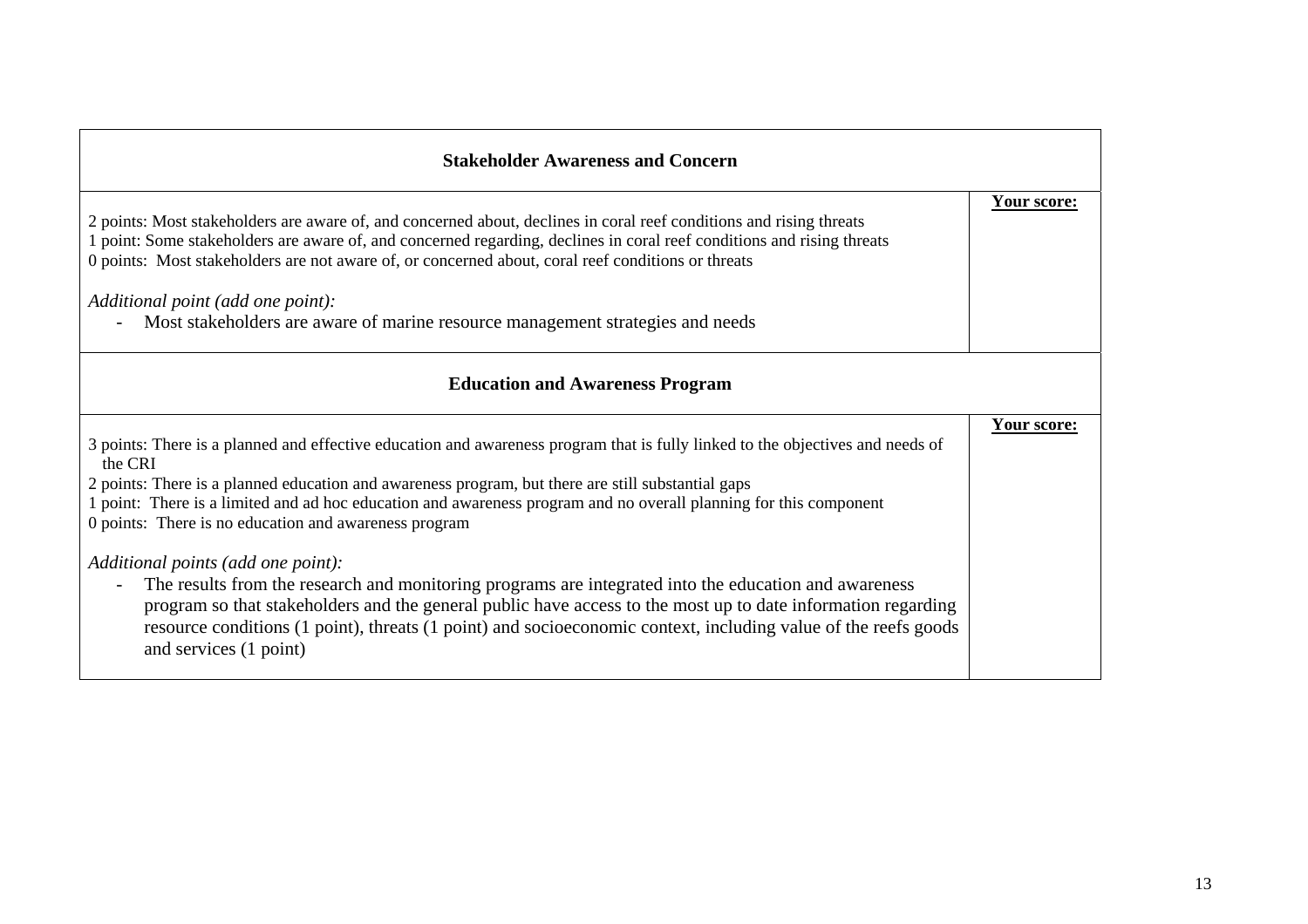| <b>Stakeholder Participation</b>                                                                                                                                                                                                                                                                                                                                                                                                                                                                                                                                                                                                                                                   |             |
|------------------------------------------------------------------------------------------------------------------------------------------------------------------------------------------------------------------------------------------------------------------------------------------------------------------------------------------------------------------------------------------------------------------------------------------------------------------------------------------------------------------------------------------------------------------------------------------------------------------------------------------------------------------------------------|-------------|
| 4 points: Stakeholders have direct responsibility for some coral reef management activities (e.g. community rangers, education<br>officers)<br>3 points: Stakeholders contribute to management decisions by participating in an established advisory board, which has<br>representation from the major stakeholder groups<br>2 points: Stakeholders are informally consulted for their input on management decisions on an ad hoc basis<br>1 point: Stakeholders are informed of management decisions, but not involved in making the decisions<br>0 points: Stakeholders have no awareness of, or provide input into, decisions related to coral reef management and conservation | Your score: |
| <b>TOTAL Part II</b>                                                                                                                                                                                                                                                                                                                                                                                                                                                                                                                                                                                                                                                               |             |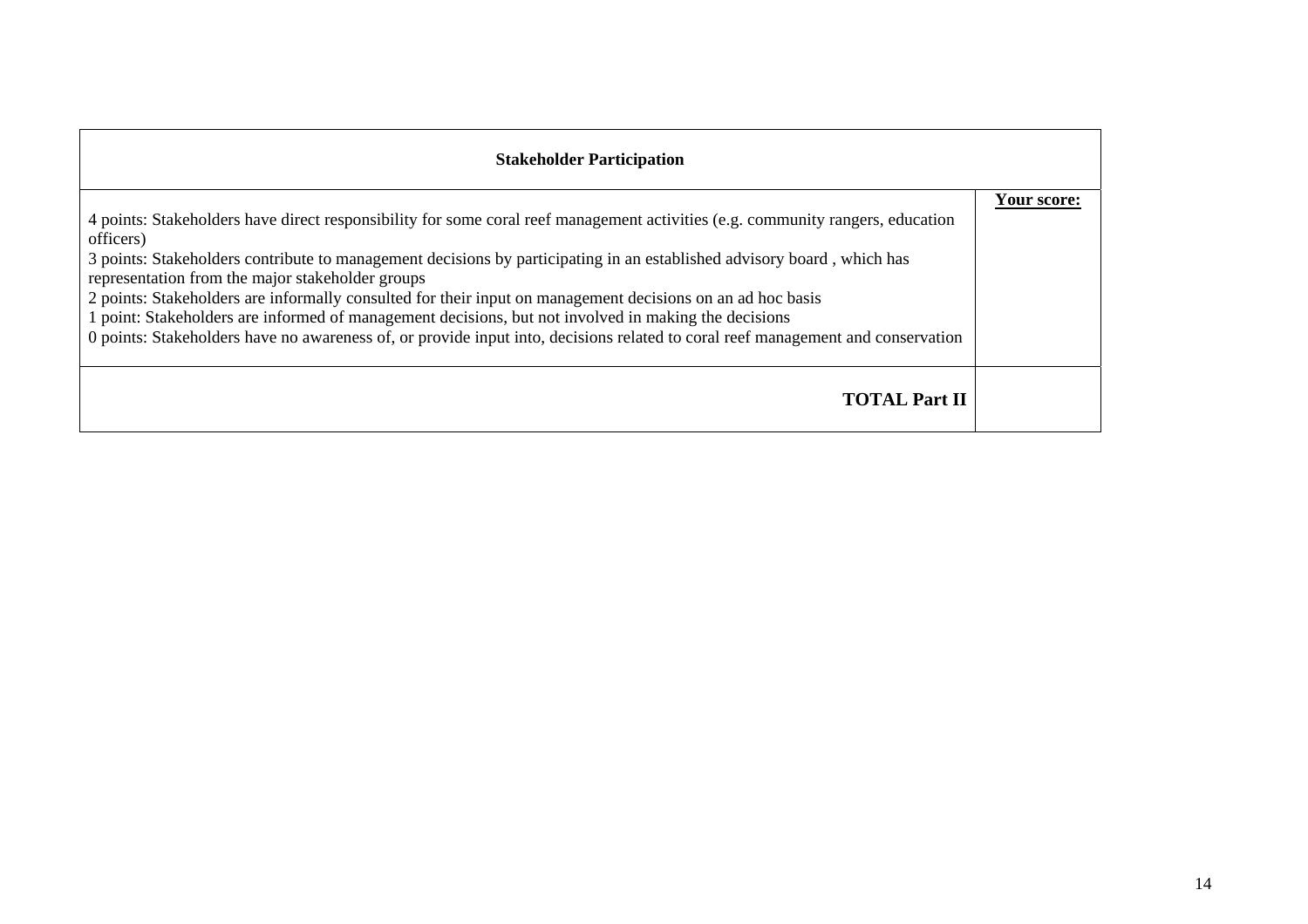## **Part III: Research & Monitoring**

The objectives of this component are to determine the state of coral reef resources, the origin and intensity of anthropogenic and natural pressures, the effects on socioeconomic conditions, and the direction of change over time. The criteria reflect the Research and Monitoring measures endorsed by the "Call to Action", which are:

- Use regional networks to achieve better coordination and cooperation among national research programs.
- **Promote linkages between regional and global research and monitoring networks, such as CARICOMP (Caribbean Coastal Marine** Productivity), PACICOMP (Pacific Coastal Marine Productivity), and GOOS (Global Ocean Observing System)
- Support research and monitoring programs, projects, or activities identified as essential to managing coral reef ecosystems for the benefit of humankind.
- **Promote the development and maintenance of a global coral reef monitoring network.**

| <b>Coral Reef Conditions</b>                                                                                                                                 |             |
|--------------------------------------------------------------------------------------------------------------------------------------------------------------|-------------|
| 2 points: There is a comprehensive, integrated program of monitoring and research of coral reefs, which includes assessments of<br>current and future trends | Your score: |
| 1 point: There is some ad hoc monitoring and research being conducted, but no overall strategy and/or no regular collection of<br>results                    |             |
| 0 point: There is no monitoring or research being conducted related to coral reefs                                                                           |             |
| Additional points (add one point for each):                                                                                                                  |             |
| Habitat maps are developed from the monitoring and research results                                                                                          |             |
| Results are communicated back to decision-makers                                                                                                             |             |
| Results are used in coral reef conservation and management programs                                                                                          |             |
| Results are correlated to threats and socioeconomic results                                                                                                  |             |
| Results are incorporated into education and outreach programs                                                                                                |             |
| Monitoring efforts are coordinated with the Global Coral Reef Monitoring Network and/or with ReefCheck                                                       |             |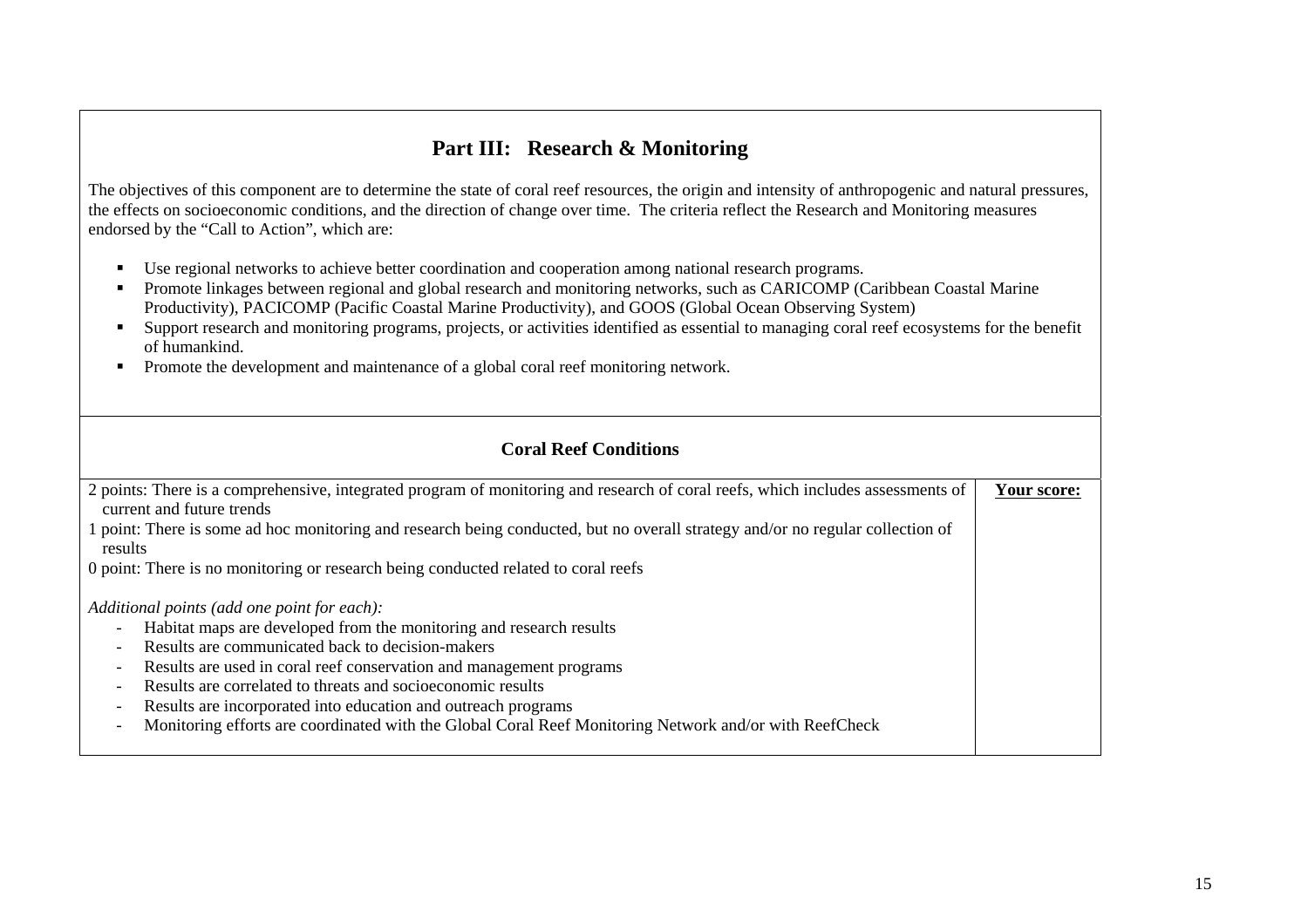| <b>Threats</b>                                                                                                                                                                                                                                                                                                                                                                                                                                                                                               |             |
|--------------------------------------------------------------------------------------------------------------------------------------------------------------------------------------------------------------------------------------------------------------------------------------------------------------------------------------------------------------------------------------------------------------------------------------------------------------------------------------------------------------|-------------|
| 3 points: Threats to the coral reefs and their root causes have been thoroughly assessed, which includes assessments of current<br>and future trends<br>2 points: Immediate threats have been quantified<br>1 point: Immediate threats to the coral reefs have been qualitatively identified<br>0 points: Threats and their root causes have not been identified or assessed                                                                                                                                 | Your score: |
| Additional point (add one point for each):<br>Vulnerability and risk assessment maps are developed from the results<br>Results are communicated back to decision-makers<br>$\overline{\phantom{a}}$<br>Results are used in coral reef conservation and management programs<br>$\overline{\phantom{a}}$<br>Results are correlated to coral reef conditions and socioeconomic results<br>$\overline{\phantom{a}}$<br>Results are incorporated into education and outreach programs<br>$\overline{\phantom{a}}$ |             |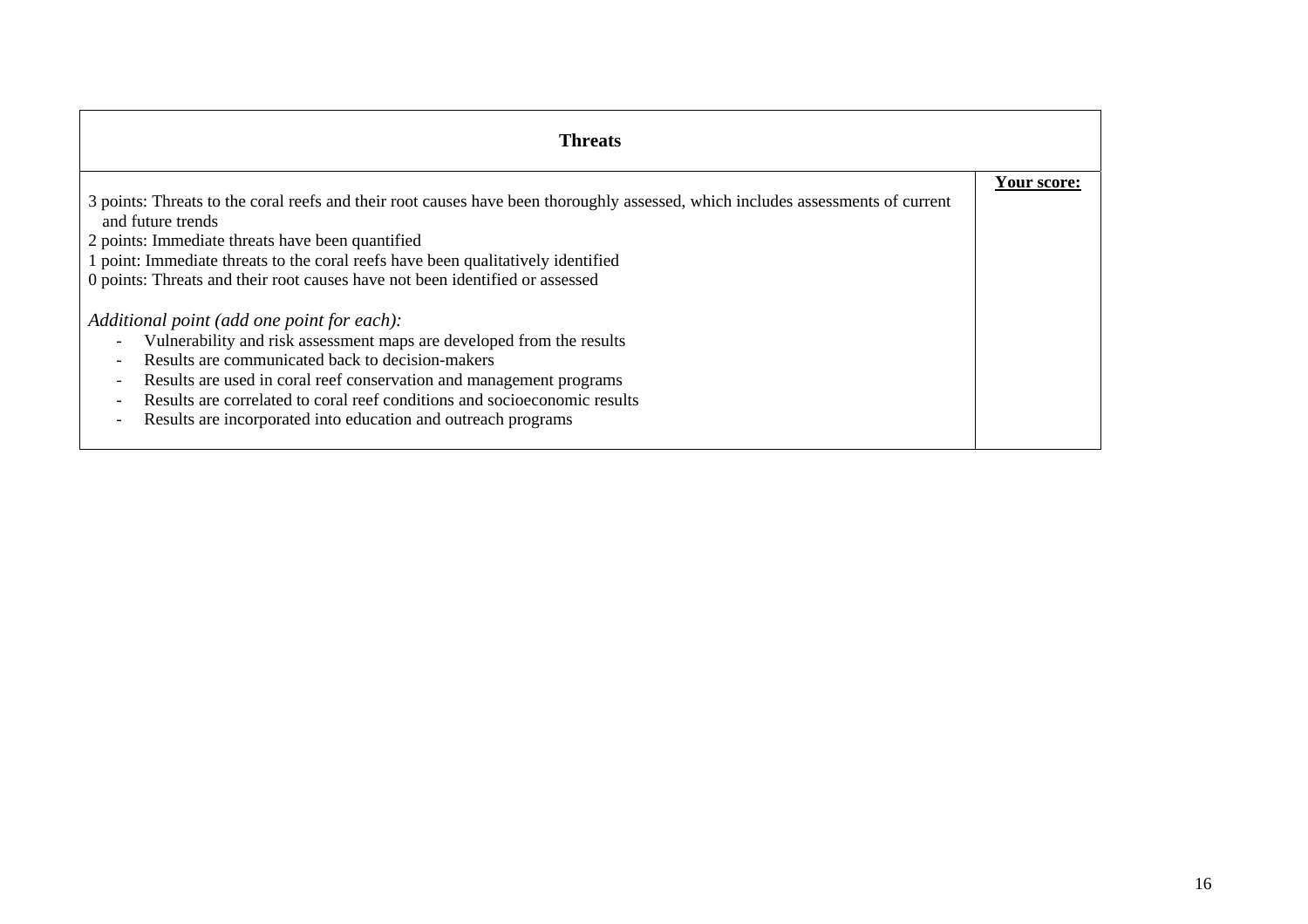| <b>Socioeconomic Context</b>                                                                                                                                                                                                                                                                                                                                                                                                                                                                                                                                                                                                                                                                                                                                                                                                                          |             |
|-------------------------------------------------------------------------------------------------------------------------------------------------------------------------------------------------------------------------------------------------------------------------------------------------------------------------------------------------------------------------------------------------------------------------------------------------------------------------------------------------------------------------------------------------------------------------------------------------------------------------------------------------------------------------------------------------------------------------------------------------------------------------------------------------------------------------------------------------------|-------------|
| 3 points: There is a comprehensive, integrated monitoring and research program of the socioeconomic context of coral reefs (i.e.<br>demographics of user groups, types and levels of reef activities, stakeholder perceptions, etc), including studies of the values<br>of the coral reef goods and services, studies of the socioeconomic impacts of management decisions and assessments of<br>current and future trends<br>2 points: There is an agreed and implemented monitoring and research program, but it does not include valuation and<br>socioeconomic impact studies<br>1 point: There is some ad hoc monitoring and research being conducted, but no overall strategy and/or no regular collection of<br>results<br>0 point: There is no monitoring or research being conducted related to the socioeconomic context of the coral reefs | Your score: |
| Additional points (add one point for each):<br>Results are communicated back to decision-makers<br>Results are used in coral reef conservation and management programs<br>$\overline{\phantom{a}}$<br>Results are correlated to coral reef conditions and threats<br>$\overline{\phantom{a}}$<br>Results are incorporated into education and outreach programs<br>$\overline{\phantom{a}}$<br>Monitoring efforts are coordinated with the GCRMN SocMon Initiative<br>$\overline{\phantom{a}}$                                                                                                                                                                                                                                                                                                                                                         |             |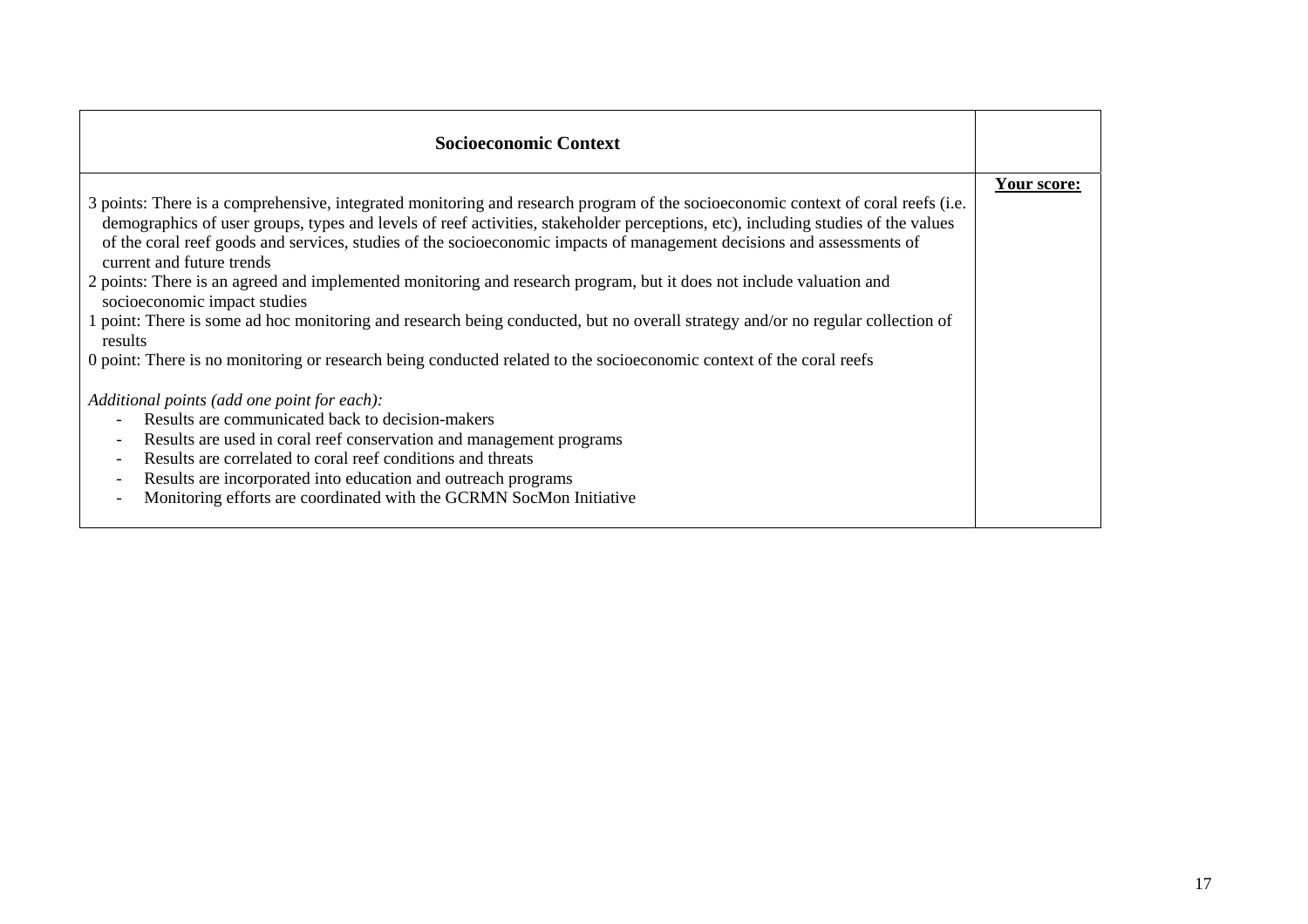| <b>TOTAL Part III</b>                                                                                                                                                                                                                                                                                                                                                                                                                                                                                                                                                                                                                                                                                                                                                                                                                                               |                   |  |  |  |  |
|---------------------------------------------------------------------------------------------------------------------------------------------------------------------------------------------------------------------------------------------------------------------------------------------------------------------------------------------------------------------------------------------------------------------------------------------------------------------------------------------------------------------------------------------------------------------------------------------------------------------------------------------------------------------------------------------------------------------------------------------------------------------------------------------------------------------------------------------------------------------|-------------------|--|--|--|--|
| IV.<br><b>Review</b><br>The objective of this component is to assess the adequacy of coral reef action plans, to identify gaps or interventions/policies that need                                                                                                                                                                                                                                                                                                                                                                                                                                                                                                                                                                                                                                                                                                  |                   |  |  |  |  |
| strengthening, and to identify those actions which appear to be highly effective and should be replicated and/or taken to scale. The criteria reflect<br>the Review measures endorsed by "Call to Action", which are:<br>Periodically review the extent and success of implementation of actions identified in the initiative.                                                                                                                                                                                                                                                                                                                                                                                                                                                                                                                                      |                   |  |  |  |  |
| <b>Evaluation</b>                                                                                                                                                                                                                                                                                                                                                                                                                                                                                                                                                                                                                                                                                                                                                                                                                                                   |                   |  |  |  |  |
| 4 points: Coral reef conservation and management interventions are comprehensively monitored and assessed on a regular basis<br>and the results are incorporated into decision support to improve policies and update action plans<br>3 points: Coral reef conservation and management interventions are comprehensively monitored and assessed on a regular basis,<br>but the results are not incorporated into decision support tools to improve policies and update action plans<br>2 points: Coral reef conservation and management interventions are comprehensively monitored and assessed on a semi-regular<br><b>basis</b><br>1 point : Evaluations of specific interventions are ad hoc<br>0 points: Coral reef conservation and management programs are not evaluated<br>Additional point (add one point):<br>Results are widely accessible to the public | <b>Your score</b> |  |  |  |  |
|                                                                                                                                                                                                                                                                                                                                                                                                                                                                                                                                                                                                                                                                                                                                                                                                                                                                     |                   |  |  |  |  |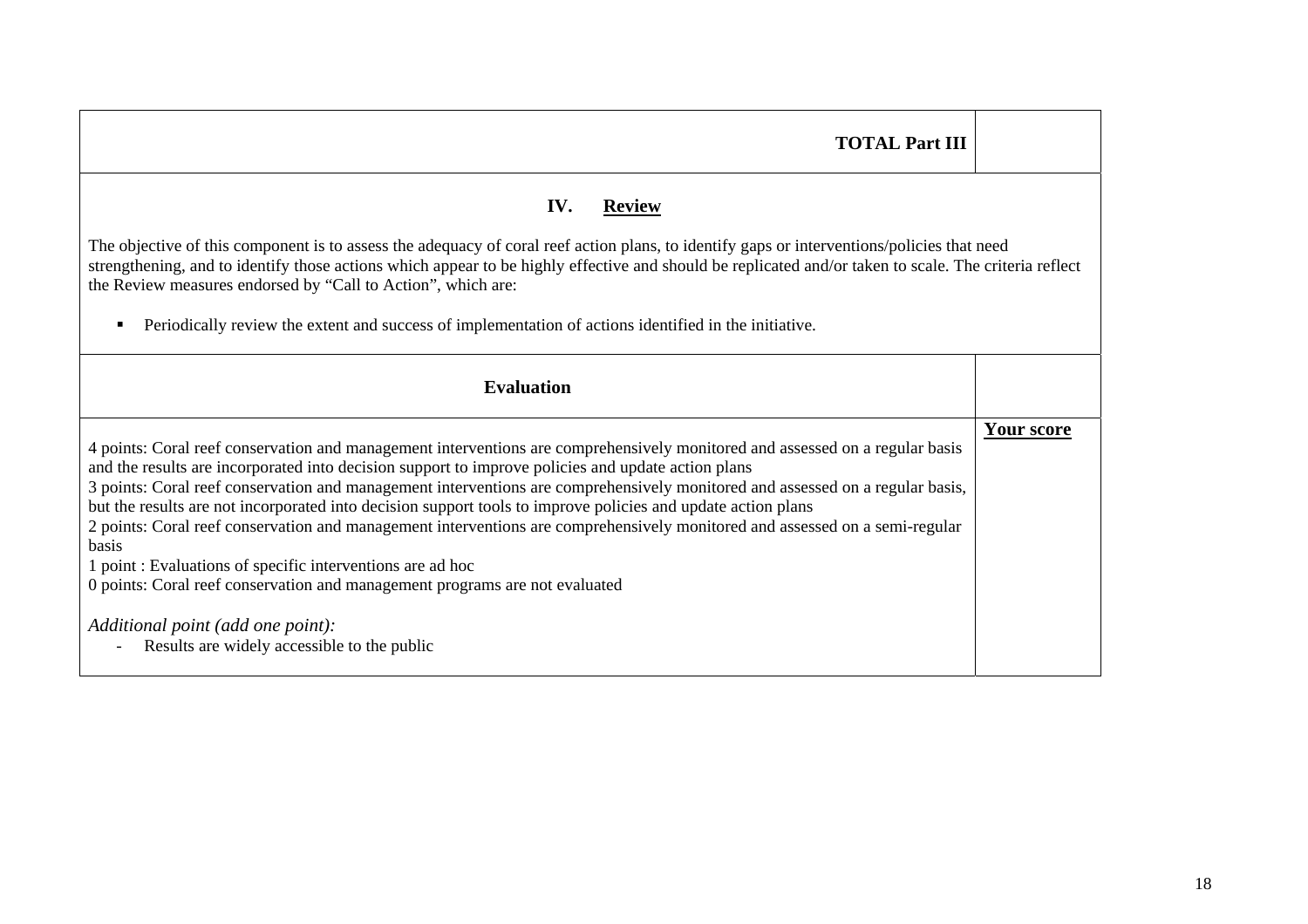| <b>Threat Outcomes</b>                                                                                                                                                                                                                                                                                                                                                   |                   |  |  |  |
|--------------------------------------------------------------------------------------------------------------------------------------------------------------------------------------------------------------------------------------------------------------------------------------------------------------------------------------------------------------------------|-------------------|--|--|--|
| 3 points: Threats have been largely reduced by the coral reef conservation and management program<br>2 points: Threats have been reduced somewhat<br>1 point: Threats have stayed at approximately the same levels<br>-1 points: Threats have increased                                                                                                                  | <b>Your score</b> |  |  |  |
| <b>Resource Condition Outcomes</b>                                                                                                                                                                                                                                                                                                                                       |                   |  |  |  |
| 3 points: Resource conditions have improved significantly by the coral reef conservation and management program<br>2 points: Resource conditions have improved somewhat<br>0 point: Resource conditions have stayed at approximately the same levels<br>-1 points: Resource conditions have declined                                                                     | Your score        |  |  |  |
| <b>Community Welfare Outcomes</b>                                                                                                                                                                                                                                                                                                                                        |                   |  |  |  |
| 3 points: Benefits from improved coral reef/ coastal management are significant and equitable<br>2 points: Livelihoods and standards of living in the communities have improved<br>0 point: Livelihoods and standards of living in the communities have stayed approximately the same<br>-1 points: Livelihoods and standards of living in the communities have declined | Your score        |  |  |  |
| <b>TOTAL Part IV</b>                                                                                                                                                                                                                                                                                                                                                     |                   |  |  |  |

**TOTAL SCORE =**